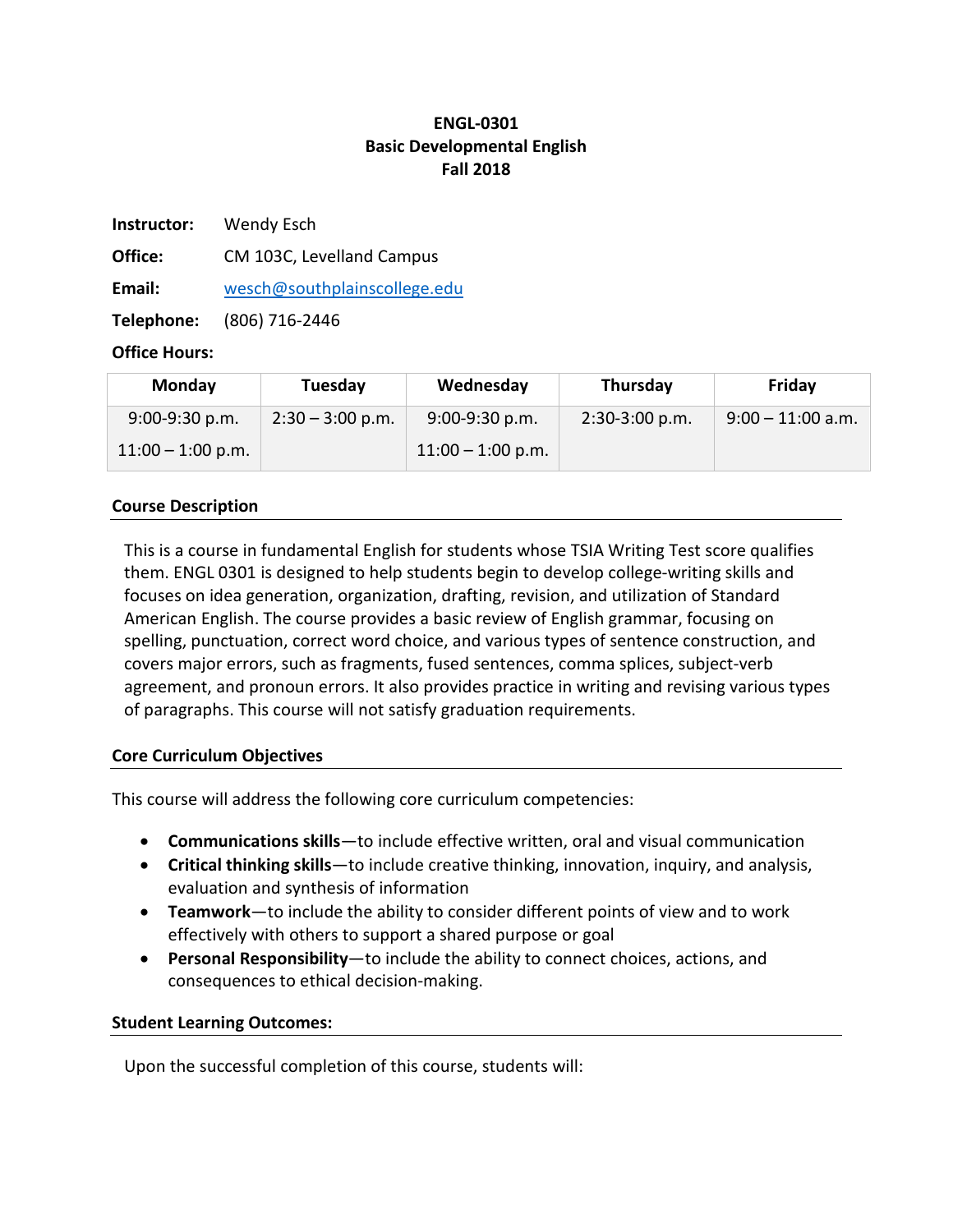- 1. Compose a variety of paragraph-length texts that demonstrate clear focus, the logical development of ideas, and the use of appropriate language that advances the writer's purpose.
- 2. Determine and use effective approaches and rhetorical strategies for given writing situations.
- 3. Generate ideas and gather information relevant to the topic and purpose, incorporating the ideas and words of other writers in student writing using established strategies.
- 4. Evaluate relevance and quality of ideas and information to formulate and develop a claim.
- 5. Develop and use effective revision strategies to strengthen the writer's ability to compose college-level writing assignments.
- 6. Edit writing to conform to the conventions of Standard American English.

# **Required Supplies**

The following are requirements for this course. You will need to purchase them immediately and consult them frequently as you complete coursework.

- 3-ring binder with loose leaf paper for notetaking
- Highlighters and colored pens for revision and editing
- Writing utensils

# **Textbook**

Langan, John, *Exploring Writing: Sentences and Paragraphs*, 3rd edition. McGraw Hill: 2013.



### **Software Requirements**

You are required to have access to the following technologies. Please remember the SPC Levelland campus library lab is also open on Sundays.

- High-speed Internet connection
- Web browser
- Blackboard account Blackboard is a website host for our class, where you can view and access homework, view and print out class Powerpoint lessons, check your grades, view the syllabus, and email me. You can access our Blackboard course from the SPC homepage[:](http://www.southplainscollege.edu/) <http://www.southplainscollege.edu/> [or](http://www.southplainscollege.edu/) at [https://southplainscollege.blackboard.com](https://southplainscollege.blackboard.com/)
- Microsoft Word (more information can be found on the 'Required Technologies' page in Blackboard)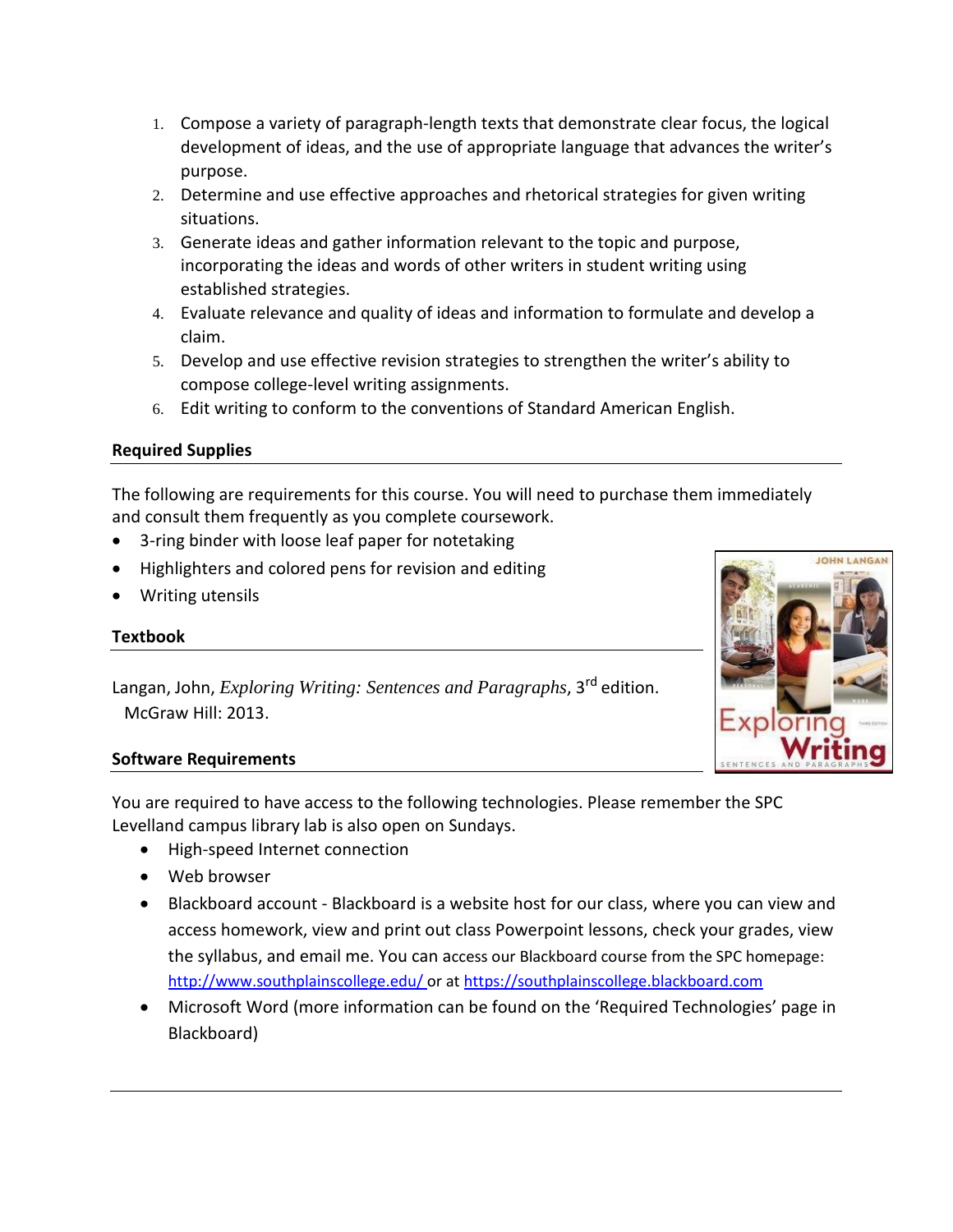#### **Communication**

You can reach me in one of three ways: you can email me at wesch@southplainscollege.edu, call my office at 806-716-2446 and leave a message, drop by during office hours, or make an appointment to meet in-person.

I return emails and calls within 24 hours. However, I may not be immediately available to you should you need something, so please do not wait until the last minute to complete assignments.

Your South Plains College email is the official communication for this course. Plan to check it every day.

Remind text alerts will also be active for this course to notify you in case of instructor absence or class location changes. We will set that up in class during the first week of the semester.

#### **Attendance and Participation Policy**

To be successful in this course, you must attend consistently and punctually and participate fully. Your attendance and participation grade is worth 5% of your final grade.

Students who are extremely late, absent, or leave early will receive 0 participation points for that day. Additionally, students who are unable to participate in discussion when called upon will receive 0 participation points for that day.

Students who accumulate four absences and are not passing the class with a 60 or higher will be dropped from the class. Two tardies will equal one absence. Leaving class early will count as a tardy.

Be advised – I will accept late work, but there will be a significant deduction associated with all late assignments. If you are absent, you are still required to complete the assigned work by the indicated due date to receive full credit.

Please notify me when you are going to be out of town for a school-sponsored event. I will let you work ahead so that you don't miss any deadlines. However, please know that no exceptions will be made to the late assignment policy.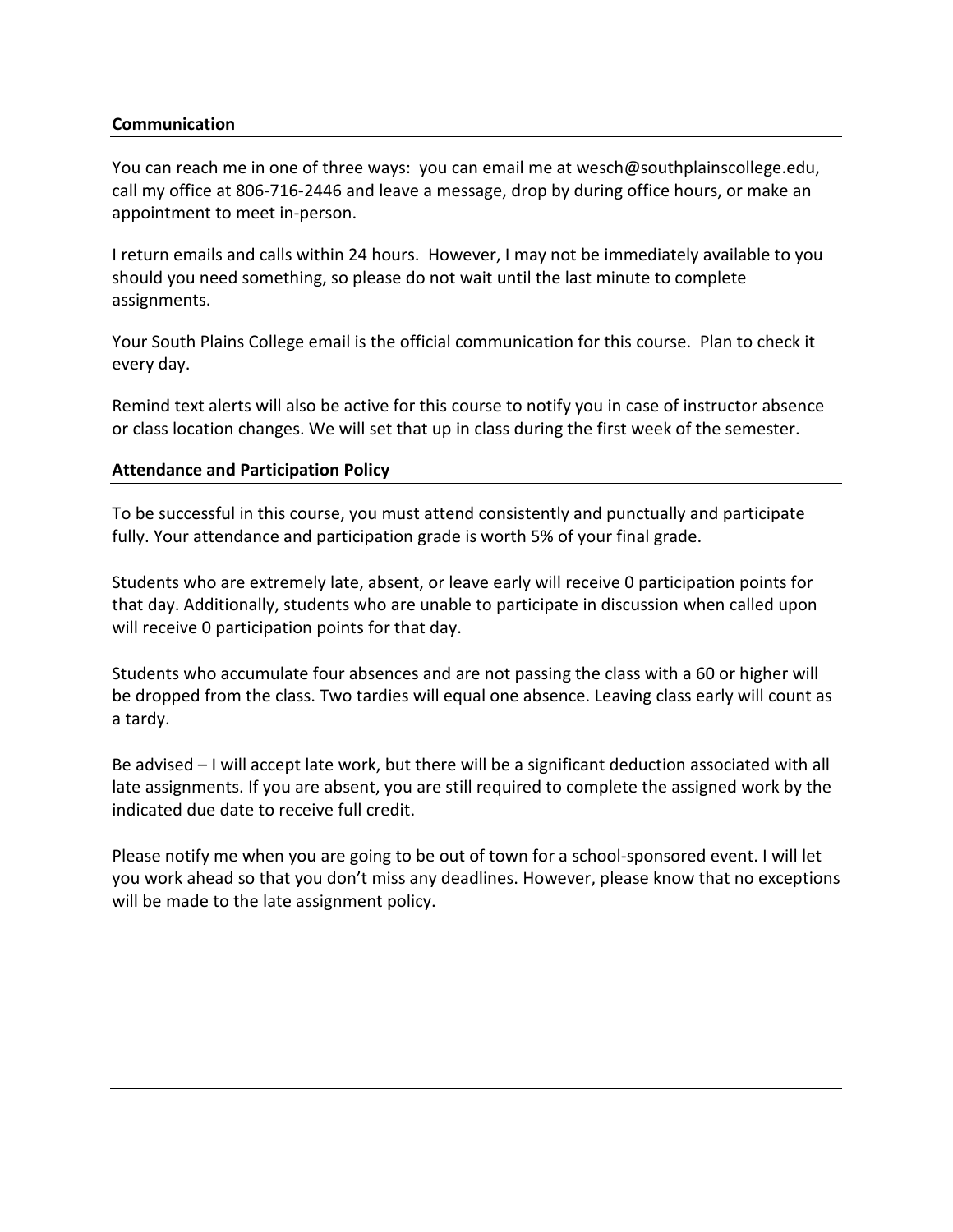### **Grading Policy**

Final grades will be assigned based on the following percentages:

| <b>Essay Assignments</b>       |      |
|--------------------------------|------|
| Paragraph 1                    | 20%  |
| <b>Revision of Paragraph 1</b> | 5%   |
| Paragraph 2                    | 20%  |
| <b>Revision of Paragraph 2</b> | 5%   |
| Paragraph 3                    | 20%  |
| <b>Grammar Homework</b>        | 20%  |
| <b>Final Exam</b>              | 10%  |
| Total                          | 100% |

#### **GRADE TOTAL**

| A (Superior progress): | 90-100   |
|------------------------|----------|
| B (Good progress):     | 80-89    |
| C (Fair progress):     | 70-79    |
| D (Minimal progress):  | 60-69    |
| F (No progress):       | $0 - 59$ |

It is up to you to monitor your average and course progress. If at any time you feel that you need to discuss your course progress with me, it is your responsibility to contact me to meet. You can find your current average via the 'Gradebook' link in Blackboard.

### **Reading Assignments and Video Lectures**

Mandatory, assigned reading is required for this course; you may also be required to watch recorded video lectures. Reading and video lecture assignments can be found on the course calendar in Blackboard.

#### **Announcements**

Any information sent-out via announcements in emails, via REMIND, or posted as an announcement on the course website is important and is, accordingly, an extension of assignment requirements and syllabus policies. Students must read all announcements and will be held responsible for any information posted in the announcements.

### **In-Class Paragraph Writing**

All paragraphs are created and typed/handwritten during class time and in the classroom. Normally three class periods are provided for writing one paragraph, with guided instruction and one-on-one feedback from me on each step. Paragraphs are not to be worked on outside of class. Therefore, no paragraph writing should leave the classroom in any form, whether on paper, on a storage device or jump drive, by e-mail, etc., until the final draft has been graded.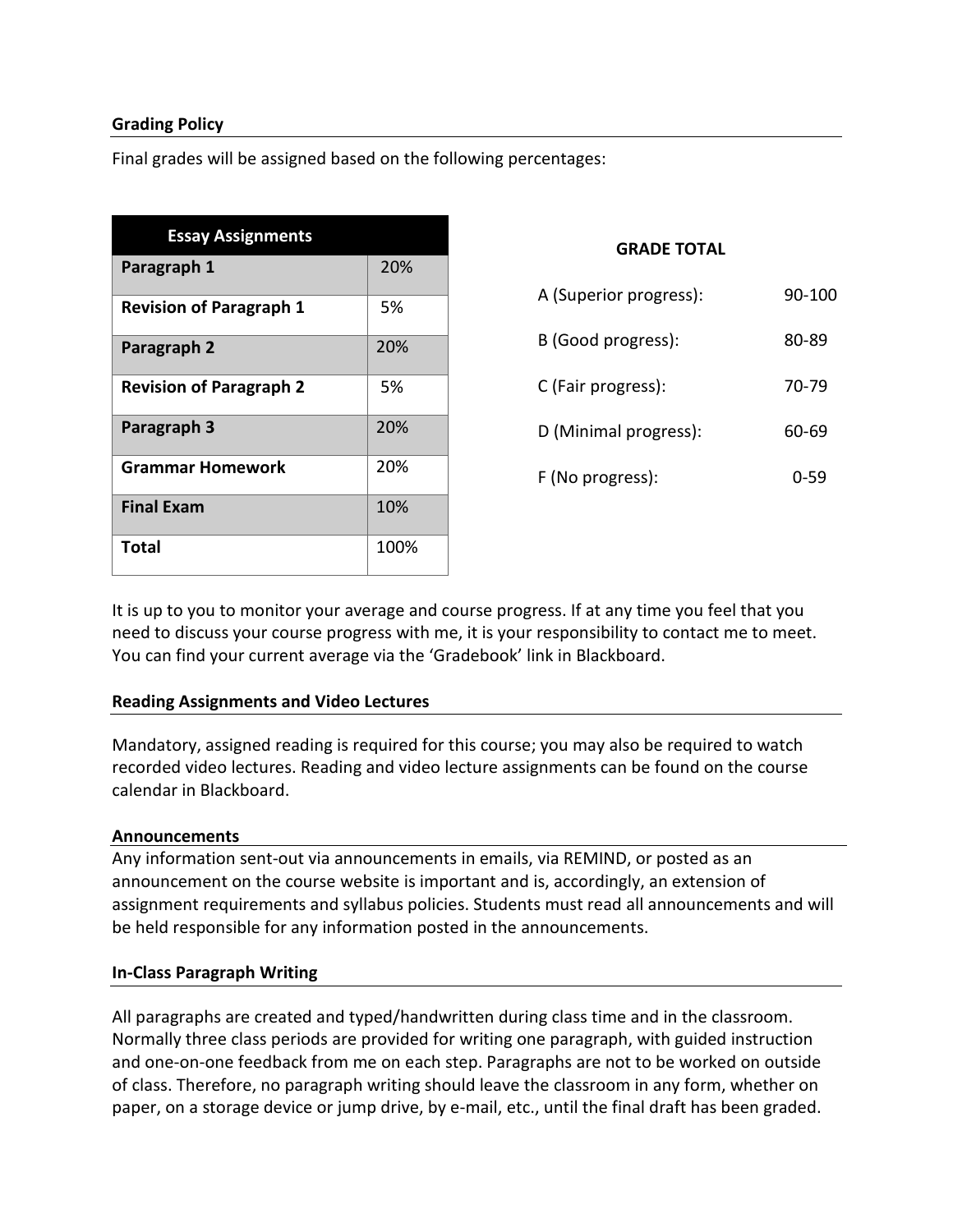**If you work on your paragraph or receive assistance on it outside of class or if your ungraded draft leaves the classroom, you will receive an "F" for the paragraph or be given a different topic over which to write your paragraph. I reserve the right to require a student to rewrite a paper if I suspect that cheating or plagiarism has occurred.**

### **Grammar Exercises, Quizzes, and Daily Work**

Throughout the semester, you will be required to complete several online exercises, in-class quizzes, and daily assignments. **Your weekly homework assignments will be accessed through Blackboard and must be completed by midnight on Mondays.** I will help you access the assignments during the first two weeks of class. If you do not have a computer at home with reliable internet access, you will need to make plans to use a computer lab in the Technology Center or Library computer lab on campus to complete your homework assignments.

### **Final Exam**

A final exam will be given at the end of the course. Students will be exempt from this final if they meet the guidelines outlined here.

- 1. Students who have 2 or fewer absences with a grade of an "A" or "B" at the time of the final, will be EXEMPT from the final exam.
- 2. Students with a grade lower than "B" or 3+ absences will be required to take the final exam.

### **Grading Time Frames**

I grade all work as efficiently and quickly as possible. When your assignments are evaluated, you will have them back; please do not inquire as to whether or not your papers are graded.

# **In-Class Computer, Cell Phone, Headphones, Earbuds, and Tablets**

Creating an environment free of distractions for all students is important for the learning process. I ask you to respect your classmates and me by observing the following policies regarding electronic devices:

- 1. Keep cell phones on silent mode or powered off (not on vibrate mode\*) and stored out of your sight during class. Cell phones may not be placed on the desks, on the computer towers, or held in your hands or lap. Texting or other use of cell phones is not allowed in class. If you use your cell phone during class, I will ask you to leave the classroom for the day, and you will be counted absent. (\*Students who need to leave their phones on vibrate must visit with me to inform me of their situation.)
- 2. Wearing headphones and earbuds is not permitted during class.
- 3. Personal laptops and tablets must remain closed and powered off during class. All inclass computer work is to be done on the classroom computers. Failure to adhere to this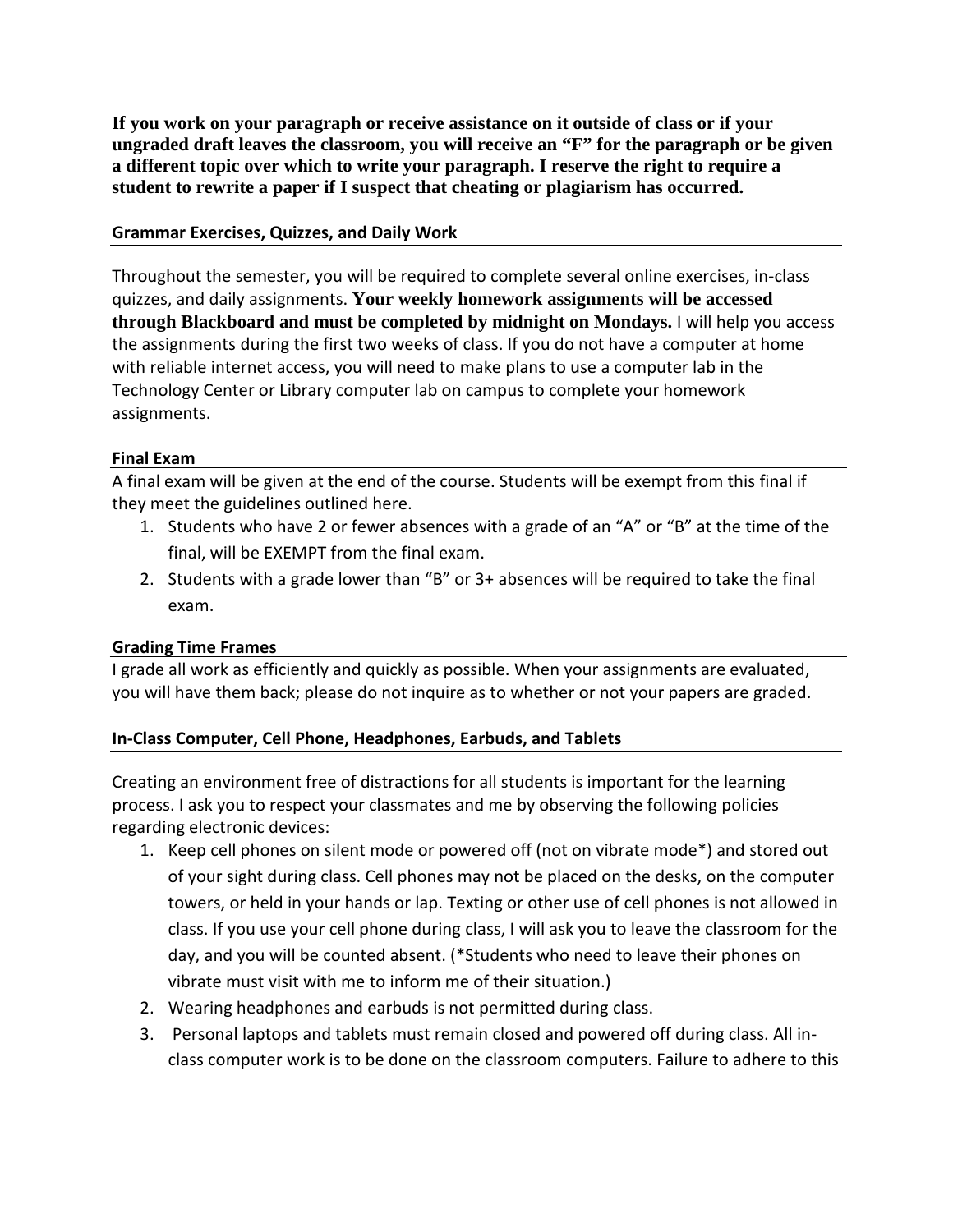policy will affect your attendance and participation grade. If it is a persistent issue, you will be asked to leave class.

#### **Due Dates**

Due dates are posted on the course calendar and are firm. Although late assignments will be accepted within a week of the assigned due date, assignments will receive an automatic deduction of 30 points. Therefore, the highest grade you can receive from a late paper is a 70. Please turn your work in on time, so your overall grade does not suffer from late deductions.

# *Due times for Essays are midnight on the date listed on the calendar. Due dates for other assigments will state if due in class or not.*

Although I may post reminders about assignment due dates, it is ultimately your responsibility to keep up with these dates on your syllabus calendar.

### **Assignment Submission**

I cannot accept any assignment via email, for any reason. All files must be submitted via the assignment tool in the Blackboard modules.

You must assume responsibility for your technology.

I suggest three things:

- 1. Have a backup plan in place from day one, just in case your technology fails.
- 2. After submitting an assignment, return to the assignment submission before the due date and make sure it's been submitted properly. If it's not submitted properly by the due date, you will not receive credit for it, regardless of whether or not you thought the paper had submitted.
- 3. Don't wait until the last minute to submit assignments. If you have trouble, but no one is available to help you, you will incur the late deduction associated with late assignments.
- 4. Additionally, all files must be submitted as .docx documents (Microsoft Word). I cannot accept .gdoc, .pages, .odt, .rtf, or .txt files. If you submit anything other than a .docx file, your assignment will be considered late and incur the late deduction.

You are responsible for making sure your work has been submitted properly.

### **Academic Integrity**

"Offering the work of another as one's own, without proper acknowledgment, is plagiarism" and will not be tolerated (*General Catalog* 23). Furthermore, cheating will not be tolerated (see *General Catalog* 23). You must do your own work on paragraphs and homework. Submitting portions of or complete papers downloaded from the internet, for example, is plagiarism. Allowing someone else to revise your writing is plagiarism. Submitting a paper written for another class is cheating. Depending on the nature and the severity of the problem,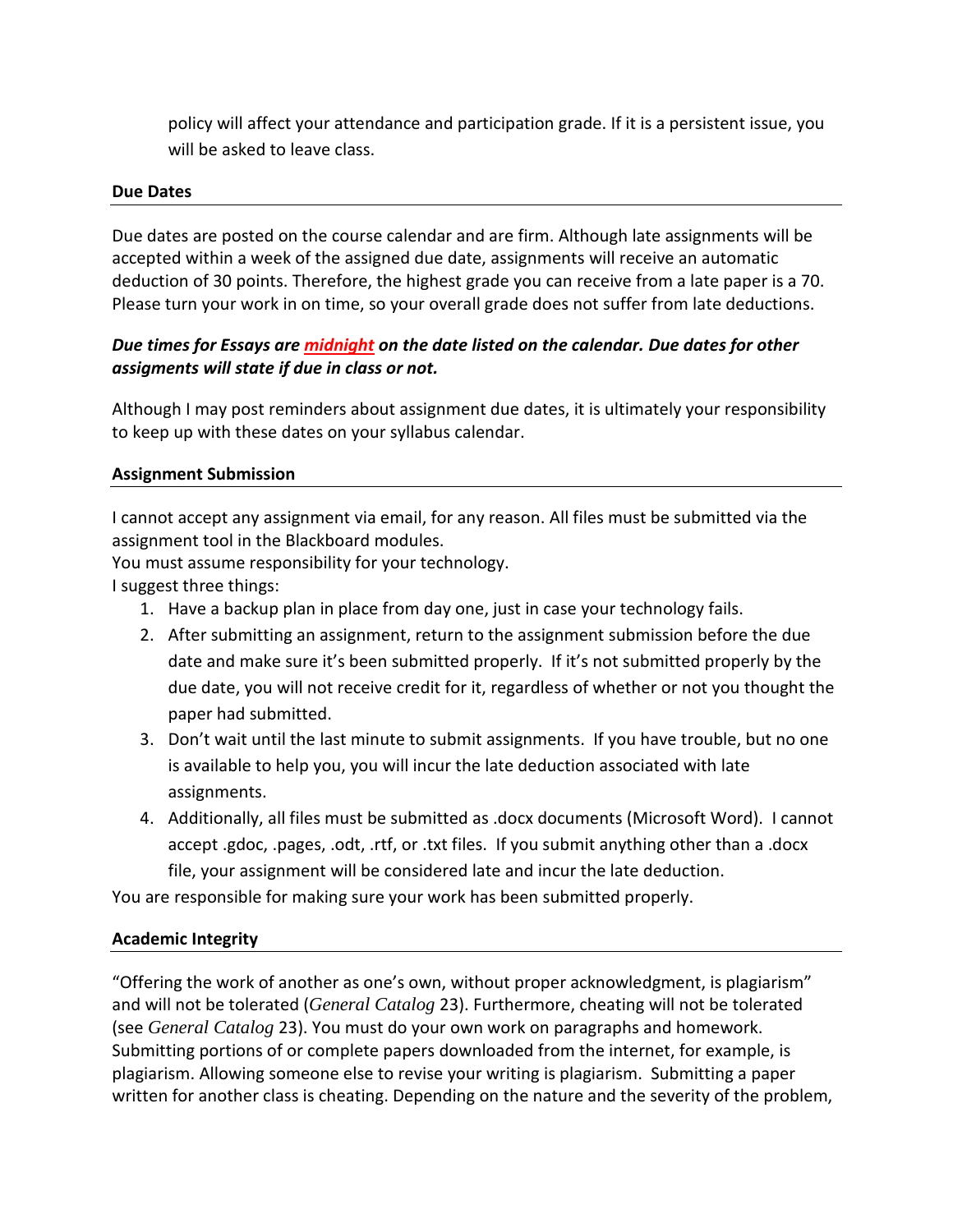a student who cheats or plagiarizes may receive penalties ranging from a zero for the assignment to an "F" in the course. Extreme cases may result in disciplinary action up to and including expulsion from South Plains College.

**\*\*Do not, under any circumstances, turn in another student's work as your own. Do not, under any circumstances, give your work to anyone else to turn in as their own. Do not copy and paste from the Internet. All of these situations are representative of academic dishonesty and will be treated as such.\*\***

#### **Make-up Paragraph Day**

I provide a make-up paragraph day during the last week of classes. If you fail to complete a paragraph in class during the time allotted or are absent on the day the class finishes **one** of the paragraphs, you should **immediately** submit a request to attend the make-up day. The request should be a typed persuasive paragraph of 150 words that explains the reason for the absence or missed deadline. Attach appropriate documentation to the paragraph. Only those students who have submitted a request to attend the make-up day **and are approved** will be allowed to attend the make-up day. Students **who are approved to come to the make-up day**  will be able to substitute the make-up day paragraph for their zero on **one paragraph grade**. The makeup paragraph can substitute only for a paragraph, not for a revision grade or daily work grades. The make-up day paragraph will be hand-written during one class period.

### **TSIA Writing and Essay Test**

- 1. You may sign up to take the writing and/or essay section of the TSIA test any time it is offered during the semester if you feel you are ready.
- 2. If you have taken the TSIA Writing Test at least once, then you may retake the essay portion alone or the multiple choice part by itself.
- 3. If you attend class each day and you pass the writing section of the TSIA test during the first month of the semester, then show your scores to me, and you will then receive the final grade of A, B, or C. **You do not need to drop the course.**

Visit the South Plains College Testing Center website to find out dates when the TSIA test is offered and to register online: <http://www.registerblast.com/levelland/Exam/Index?Group=1409>

#### **Disclaimer**

Because we will use Blackboard to conduct a portion of this class, please note that the materials you may be accessing in chat rooms, bulletin boards or unofficial web pages are not officially sponsored by South Plains College. The United States Constitution rights of free speech apply to all members of our community regardless of the medium used. We disclaim all liability for data, information or opinions expressed in these forums.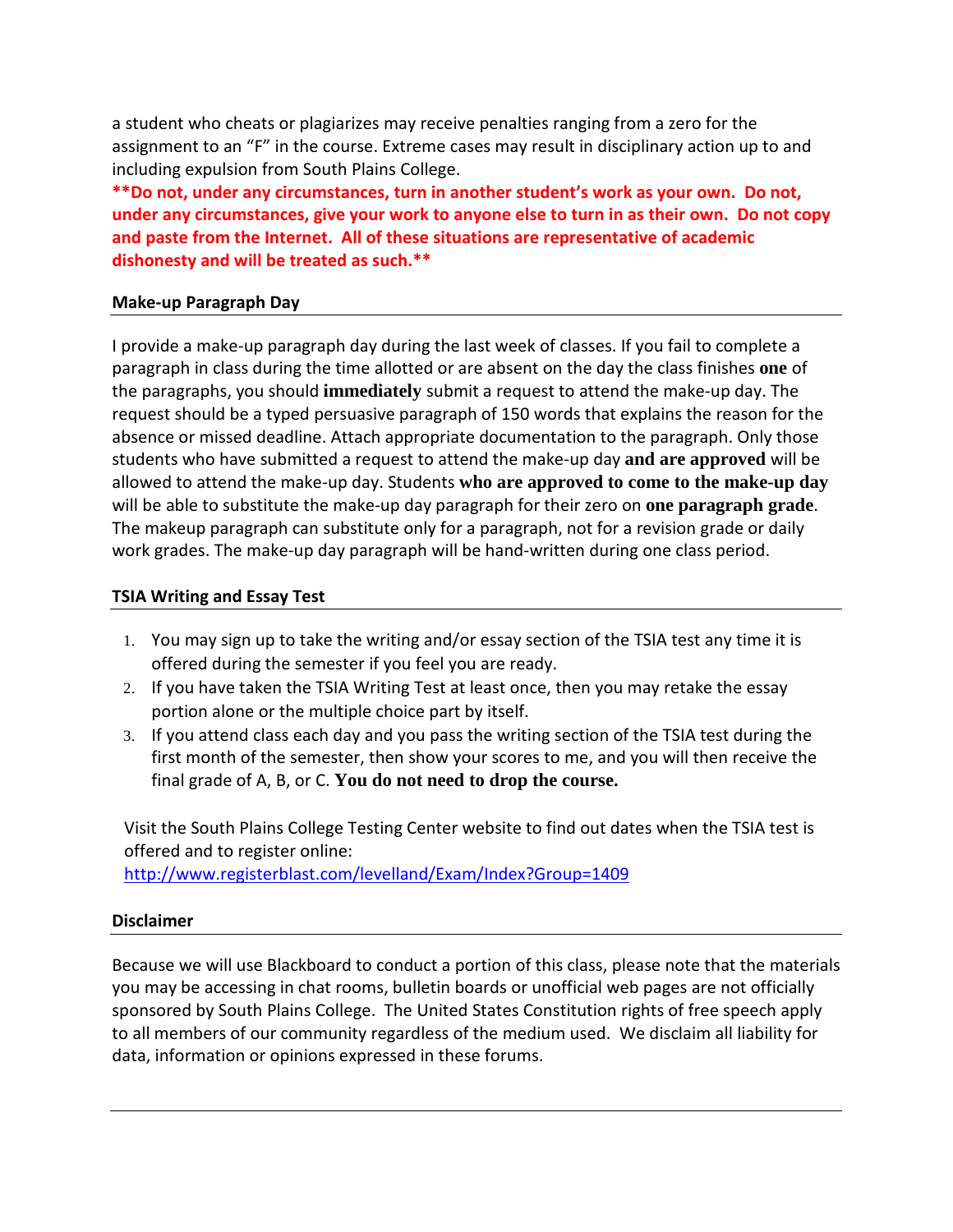### **Note to Students with Disabilities**

Students with disabilities, including but not limited to physical, psychiatric, or learning disabilities, who wish to request accommodations in this class should notify the Disability Services Office early in the semester so that the appropriate arrangements may be made. In accordance with federal law, a student requesting accommodations must provide acceptable documentation of his/her disability to the Disability Services Office. For more Information, call or visit the Disability Services Office at Levelland (Student Health & Wellness Office) 806-7162577, Reese Center (Building 8) 806-716-4675, or Plainview Center (Main Office) 806-716-4302 or 806-2969611.

If you have a disability-related need for reasonable academic adjustments in this course, bring me your letter of accommodation from Disability Services Office, and we can privately discuss your specific accommodations. If you need immediate accommodations or physical access, please arrange to meet with the Disability Services Office before the next class meeting.

# **Diversity Statement**

In this course, the teacher will establish and support an environment that values and nurtures individual and group differences and encourages engagement and interaction. Understanding and respecting multiple experiences and perspectives will serve to challenge and stimulate all of us to learn about others, about the larger world, and about ourselves. By promoting diversity and intellectual exchange, we will not only mirror society as it is but also model society as it should be and can be.

### **Basic Needs**

Students who face challenges securing their food and believe this may affect their performance in the course are urged to contact the SPC Food Pantry (806-716-2236, PE Complex) for support. Furthermore, please notify the professor if you are comfortable doing so. Your first step will enable her to provide any resources that she may possess.

# **Student Code of Conduct**

Any successful learning experience requires mutual respect on the part of the student and the instructor. Neither the instructor nor student should be subject to others' behavior that is rude, disruptive, intimidating, aggressive, or demeaning**. Student conduct which disrupts the learning process or is deemed disrespectful or threatening shall not be tolerated and may lead to disciplinary action and/or removal from class.**

Since you are college students, I expect you to conduct yourselves professionally:

- 1. Show respect—for yourself, your classmates, and for me.
- 2. **If you are late to class, tell me at the end of class that you were late, or you will remain marked absent.**
- 3. Bring your textbook, paper, and pen to class on a daily basis. You are not allowed to share textbooks.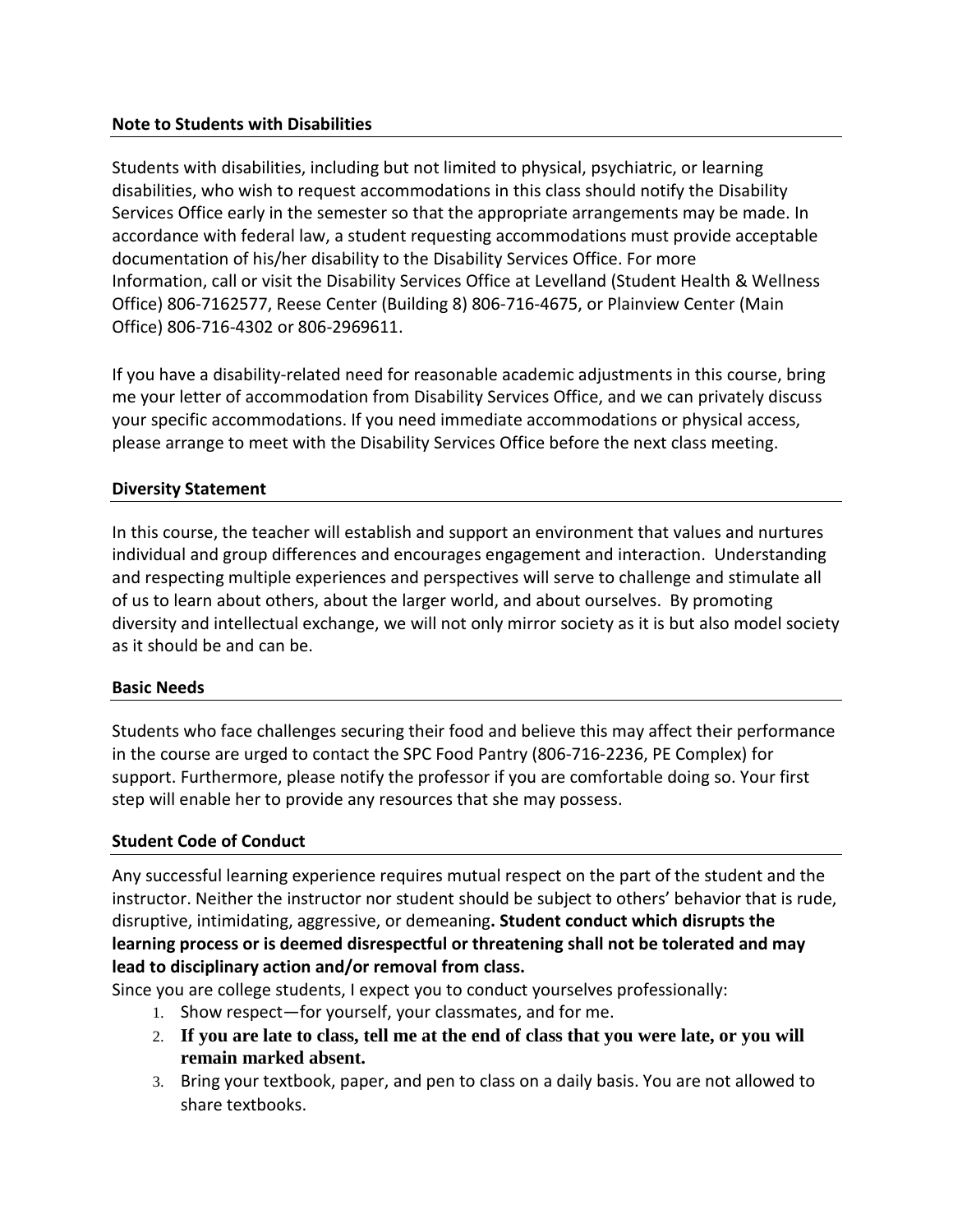4. Take care of personal needs before and after class. **Do not leave the classroom unless it is an emergency**.

If you leave the classroom before you are dismissed, you will be marked absent for the day.

- 5. Avoid using tobacco in class.
- 6. Avoid profanity.
- 7. Disruptive/Offensive/Threatening/Abusive Behavior—You will be asked to stop or leave the classroom and may be dropped from the course.
- 8. Treat the computers with respect by not marking on the equipment (monitors, keyboards, etc.) and not changing the default settings. Accessing the internet, email, computer games, etc. during class is not permitted unless I have directed you to do so. Do not download programs or apps to the computers. Accessing pornographic sites is not permitted.

\*Students who do not comply with the above will be dropped from the course.

### **Pregnancy Accommodations Statement**

If you are pregnant or have given birth within six months, Under Title IX you have a right to reasonable accommodations to help continue your education. To activate accommodations, you must submit a Title IX pregnancy accommodations request, along with specific medical documentation, to the Director of Health and Wellness. Once approved, notification will be sent to the student and instructors. It is the student's responsibility to work with the instructor to arrange accommodations. Contact Chris Straface, Director of Health and Wellness at 806- 716-2362 or email [cstraface@southplainscollege.edu](mailto:cstraface@southplainscollege.edu) for assistance.

**Please Note: The instructor reserves the right to modify the course syllabus and policies, as well as notify students of any changes, at any point during the semester. Continued enrollment by the student in the course indicates that the student agrees and will abide by all policies outlined in this syllabus by the instructor.**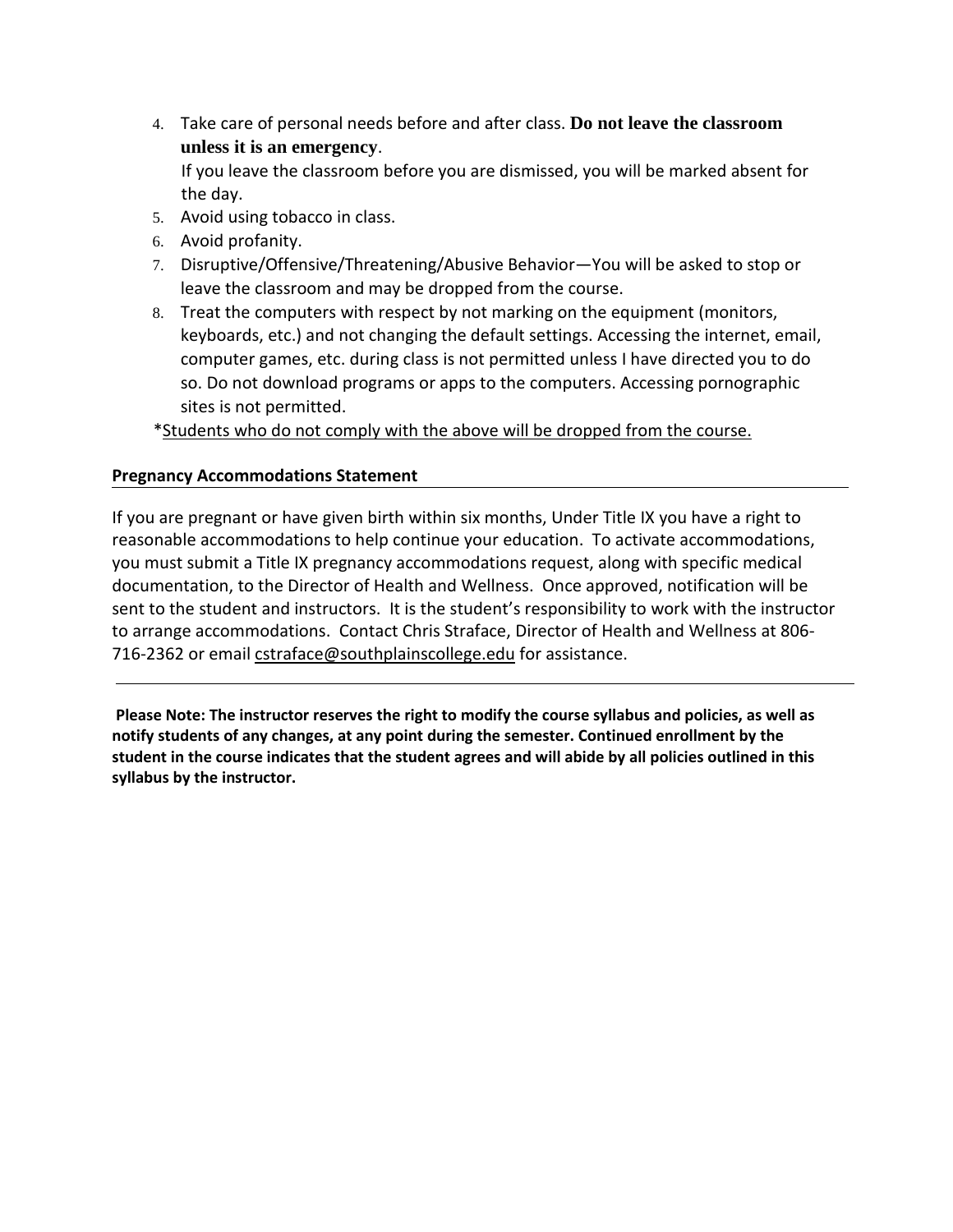# **English 0301 Weekly Lesson Calendar – Mrs. Esch – Fall 2018**

Required Textbook: *Exploring Writing: Sentences and Paragraphs*, 3rd edition, 2013, by John Langan Required Online Access to Blackboard for grammar homework assignments.

# **TAKE NOTE:**

- 1. This lesson calendar is NOT your homework calendar; it is an overview of the material the course will cover. Homework assignments are posted weekly in our Blackboard course and completed on the internet and are due by midnight on Mondays.
- 2. Remember that if you miss two or fewer classes and have no tardies, or if you have an A average, you may be exempted from the final exam. If your average is lower than 60%, however, you will have to take the final exam, no matter what your attendance record is.
- 3. You may register to take the writing section of the TSIA test at any time during the semester. If you pass it, you must show me your official scores, and then you will receive an A, B, or C as your final grade. You are not obligated to attend the course after you pass the TSIA writing test.
- 4. This lesson calendar is a tentative calendar, so the course may deviate from this if I deem it necessary.

| Week $#$ | Starts On   <br><b>Lesson Topics</b> |                                                                                                                                                              |  |
|----------|--------------------------------------|--------------------------------------------------------------------------------------------------------------------------------------------------------------|--|
| Week 1   | <b>Aug 27</b>                        | Day $1$ :<br>Course Syllabus<br>Log in to Blackboard                                                                                                         |  |
|          |                                      | Day $2:$<br><b>PPT: How to Email Your Instructor</b><br>Begin Email Writing Assignment                                                                       |  |
| Week 2   | Sept 3                               | Days $3/4$ :<br>Ch 31 Spelling Improvement<br>Ch 32 Omitted Words and Letters<br>Introduction to Online Grammar Assignments<br>Ch 33 Commonly Confused Words |  |
| Week 3   | Sept 10                              | Ch 6 Subjects and Verbs                                                                                                                                      |  |
| Week 4   | Sept 17                              | Ch 7 Fragments<br>Ch 8 Run-ons                                                                                                                               |  |